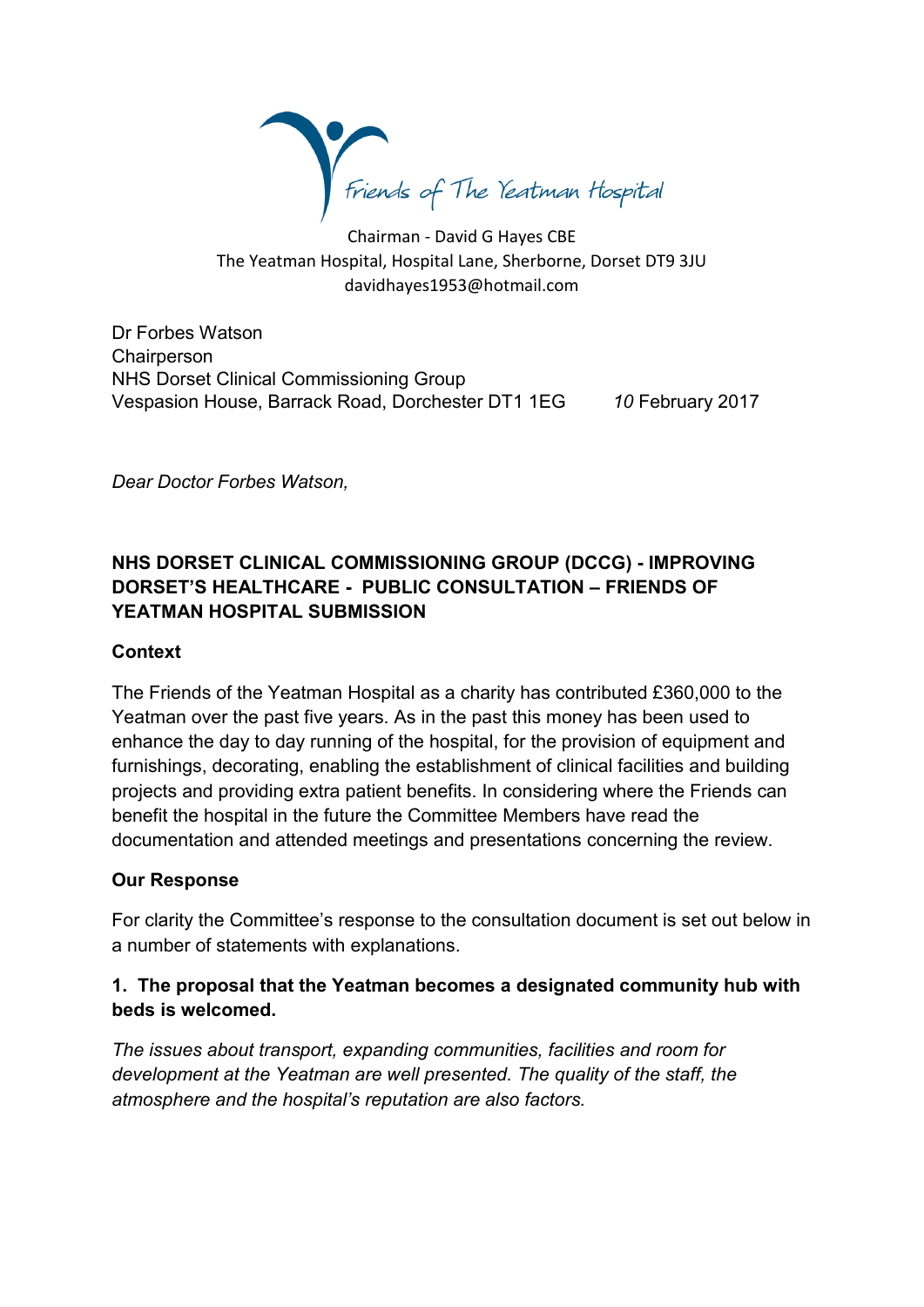**2. A robust planning process is required, which is long term [at least three to five years] and not subject to cancellation. A creditable financial plan is required before the Friends of the Yeatman can allocate funds with confidence.**

*In recent times there has been a wariness to support projects, particularly regarding clinical services, as there has been no certainty of their future support.*

# **3. Financial Resources are seen as one key prerequisite to the future success of a community hub**.

*The Yeatman's resources aim to successfully meet the current role of the hospital. In future, additional resources will be needed at the Yeatman to meet the requirement to reduce the load on Acute Hospitals. To quantify these, the magnitude and timing of the expected benefits should be assessed in order for local plans to be developed. Thereafter the Friends can consider their appropriate support.*

### **4. The Friends support the proposal to improve localised care and reduce the load on acute hospitals.**

*There should be a long-term plan to build replacement buildings perhaps based on new developments. In a town the size of Sherborne there are opportunities for this, perhaps including GP surgeries, mental health services etc. This would bring true meaning to the concept of the 'community hub'. Economic and housing development plans for Dorset indicate a growth of population in excess of that estimated by the DCCG. The Sherborne area is expected to see significant growth in the next few years and having a vibrant community hospital is essential to the well being of the population.* 

# **5. The Friends welcome the concept of Localisation in action.**

*There should be some outreach with the expertise of the acute hospitals into the community hubs. One travelling consultant for appropriate appointments to a local area reduces transport problems, improves appointment attendances and reduces congestion at the acute hospital. Whilst noting the concept to increase care in people's homes, the Friends have concern that the elderly, frail and vulnerable might be at risk and would be better served in an expanded community hub.*

### **6. The proposed Accident and Emergency (A+E) Service provision for the Sherborne area should be clarified.**

*From Sherborne, and much of North Dorset, Yeovil is the closer A+E provision thus providing some practical justification for a formal cross county border arrangement. Furthermore, it is unclear whether the future of the A+E provision at Yeovil Hospital is certain. The Consultation should consider that many Dorset communities [and hospitals] have strong ties to major hospitals in neighbouring counties. A+E facilities at an appropriate scale should be enhanced at community hubs; the minor injuries unit at the Yeatman is highly regarded. Community hubs could contribute more*